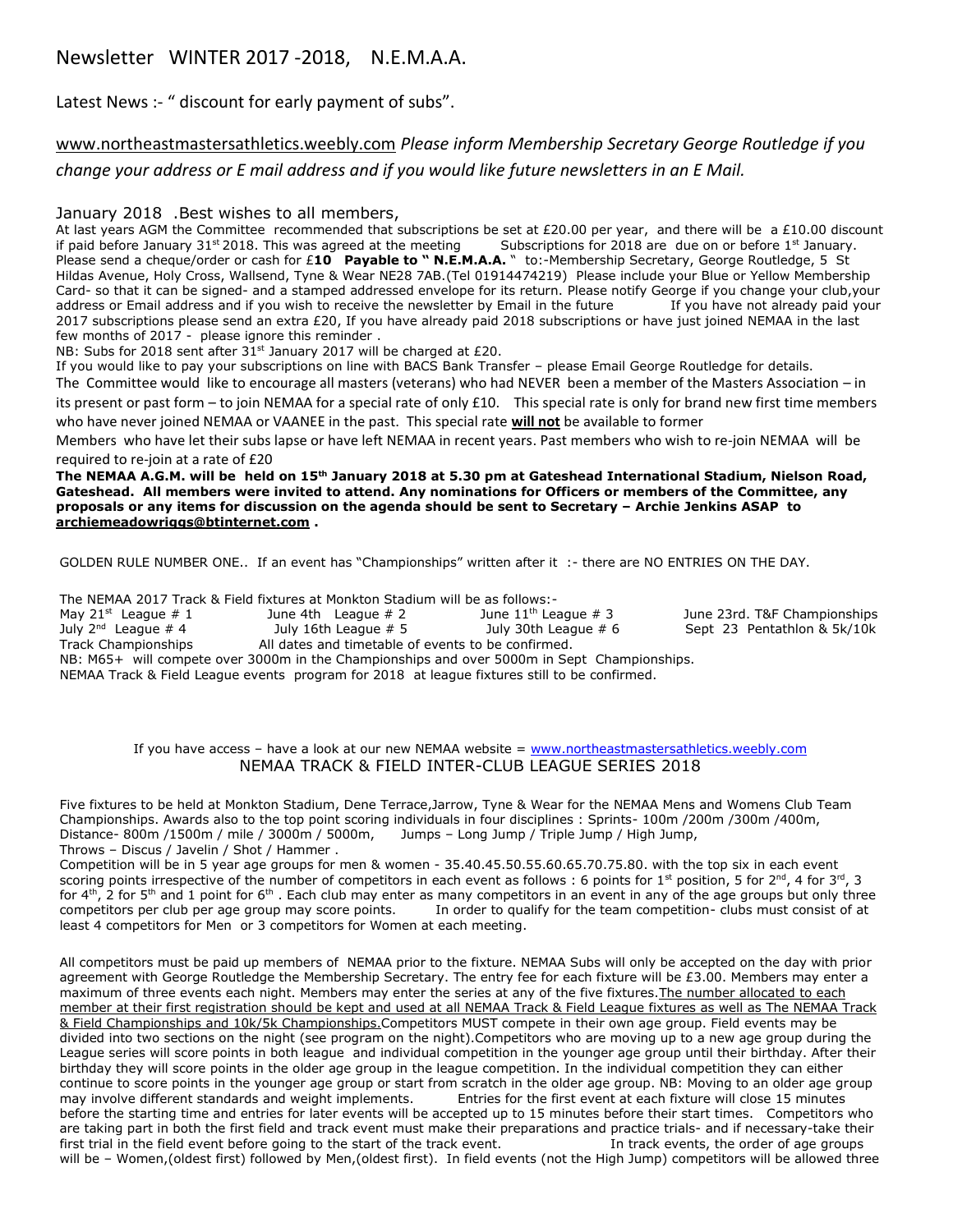trials, with the best here competitors in each group being allowed a further three trials if the field event standard is attained. Competitors, with prior consent from the Registration Official, may compete in an event in a younger age group – but only as a guest. Such competitors in throwing events must use the younger age group weight of implement.

| Jan 6 NEHL<br>Jan 7 Old Monks 6, Hart.<br>Jan 14 Brass Monkey Half<br>Mar 4 Haweswater Half Cumbria<br>April 8 Hartlepool Marina<br>Mar 30 Elswick Relays<br>Apr 8 Druridge Bay Marathon<br>Apr 29 Sandancer 10k<br>May 13 Sunderland 10k & Half<br>May 20 Pier to Pier S Shields | Jan 1 Morpeth 11k<br>Feb 4 NEMAA XC Darlington<br>Jan 15 NEMAA AGM<br>Mar 3 NEHL XC<br>Mar 24 BMAF XC Forres<br>Apr 1 Mermaid 10k<br>Apr 22 Wallsend T O'Gara 5k<br>May 1 Les Allcorn 10k<br>May 9 Gordon Smith Relays<br>June 4 NEMAA T&F $# 2$ | Jan 27. Northern XC Leeds<br>Jan 14 Durham Cathedral Relays<br>Feb 24 National XC London<br>Mar 18 Thirsk 10<br>Feb 10 NEHL XC<br>Apr 1 North Tyneside 10k<br>Apr 22 London Marathon<br>May 2 NEMAA Road Relays<br>May 21 NEMAA Track & Field League # 1 |
|-----------------------------------------------------------------------------------------------------------------------------------------------------------------------------------------------------------------------------------------------------------------------------------|--------------------------------------------------------------------------------------------------------------------------------------------------------------------------------------------------------------------------------------------------|----------------------------------------------------------------------------------------------------------------------------------------------------------------------------------------------------------------------------------------------------------|
| May 27 Druridge Bay 10k                                                                                                                                                                                                                                                           | Jun11 NEMAA T&F $\#$ 3                                                                                                                                                                                                                           | Jun 9 Blaydon Race                                                                                                                                                                                                                                       |
| Jun 23 NEMAA T & F Championships                                                                                                                                                                                                                                                  | Jun 17 Newton Aycliffe 10k                                                                                                                                                                                                                       | Aug 25 -26 BMAF T&F Champs                                                                                                                                                                                                                               |
| Jul 2 NEMAA T & F $\#$ 4                                                                                                                                                                                                                                                          | Jul 3 Saltwell Fell Race                                                                                                                                                                                                                         | Jul 3 TBH 5                                                                                                                                                                                                                                              |
| Jul 4 Tynedale 10k                                                                                                                                                                                                                                                                | Jul 16 NEMAA T&F #5                                                                                                                                                                                                                              | Jul 22 BMAF Half                                                                                                                                                                                                                                         |
| Jul 22 Northumberland Coastal 14                                                                                                                                                                                                                                                  | Jul 30 NEMAA T&F #6                                                                                                                                                                                                                              | Aug 7 Morpeth 10k                                                                                                                                                                                                                                        |
| Aug 23 Watergate 5k                                                                                                                                                                                                                                                               | Good Luck ! Please confirm dates with race organizers, some fixtures are provisional                                                                                                                                                             |                                                                                                                                                                                                                                                          |

Please detach and send\* £10 / £20 cheque payable to "N.E.M.A.A ". --Please re new my NEMAA Membership for 2018.

Please send with Blue or Yellow NEMAA Membership card and Self addressed stamped envelope to:- George Routledge, 5 StHildas Avenue, Holy Cross, Wallsend, Tyne & Wear NE28 7AB. Please do not use this form for new members application. Please use website form  $*$ delete

## IMPORTANT INFORMATION FOR ALL NEMAA MEMBERS.

NEMAA is affiliated to BMAF (the British Masters Athletics Association) and in order for NEMAA members to be able to enter BMAF , European and World Masters events they **must** be registered online with BMAF Open Track - and can **only** enter these events on line via BMAF Open Track. Paper entry forms are no longer acceptable.

If you are planning to enter future BMAF, European or World Masters events - BMAF OpenTrack can be used directly by NEMAA members to manage their member data. If you haven't already signed up with BMAF OpenTrack and you would like the NEMAA membership secretary to provide BMAF with your Email address- please contact George Routledge.

Assistance to open competitors and fallback technical support will be provided by the BMAF support team Peter Kennedy/Alex Rowe via the email address memsec@bmaf.org.uk . Queries from NEMAA members who are having problems signing up should contact the NEMAA secretary .

The objectives of the OpenTrack concept are to: